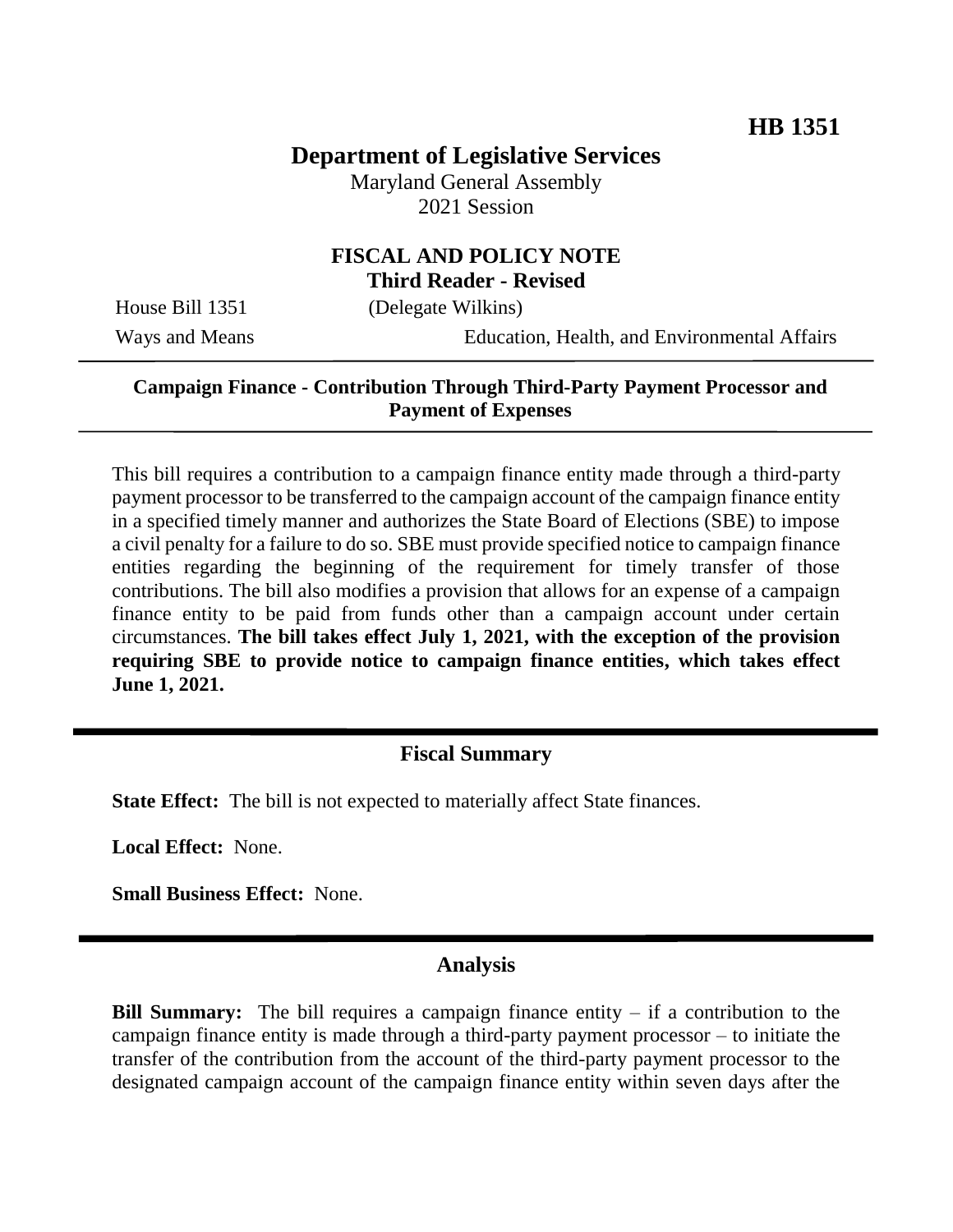contribution is deposited in the account of the third-party payment processor. "Third-party payment processor" means an online service in which payments to a person are made to the processor's merchant account rather than to the person's own merchant account.

The bill authorizes SBE to impose a civil penalty, of up to \$500 for each violation, for a failure to transfer a contribution from the account of a third-party payment processor in accordance with the bill.

By June 15, 2021, SBE must notify the responsible officers of each campaign finance entity by email that, within seven days after July 1, 2021, the campaign finance entity must initiate the transfer of any contributions to the entity that are held in the account of a third-party payment processor on July 1, 2021, to the designated campaign account of the campaign finance entity.

Under provisions that authorize an expense of a campaign finance entity to be paid from funds other than a campaign account (provided the person who paid the expense is reimbursed from the campaign account and the expense is reported as an expenditure of the campaign finance entity), the bill repeals a reference to a campaign finance entity itself paying an expense of the campaign finance entity from funds other than a campaign account, leaving only the authority for a person authorized by a campaign finance entity to pay an expense of the campaign finance entity from funds other than a campaign account.

**Current Law:** Unless otherwise expressly authorized by law, all campaign finance activity for an election under the Election Law Article of the Annotated Code must be conducted through a campaign finance entity (defined as a political committee established under Title 13 of the Election Law Article). An individual may not file a certificate of candidacy or a declaration of intent until the individual establishes, or causes to be established, an authorized candidate campaign committee (a campaign finance entity authorized by the candidate to promote the candidate's candidacy).

Each campaign finance entity must designate one or more campaign accounts. Each designated campaign account must (1) be in a financial institution and (2) be registered in a manner that identifies it as the account of a campaign finance entity. A campaign finance entity must deposit all funds received in a designated campaign account.

A campaign finance entity may not directly or indirectly make a disbursement except from a designated campaign account. However, a campaign finance entity, or a person authorized by the campaign finance entity, may pay an expense of the campaign finance entity from funds other than a campaign account if (1) the expense is supported by a receipt that is provided to the campaign finance entity and (2) the campaign finance entity